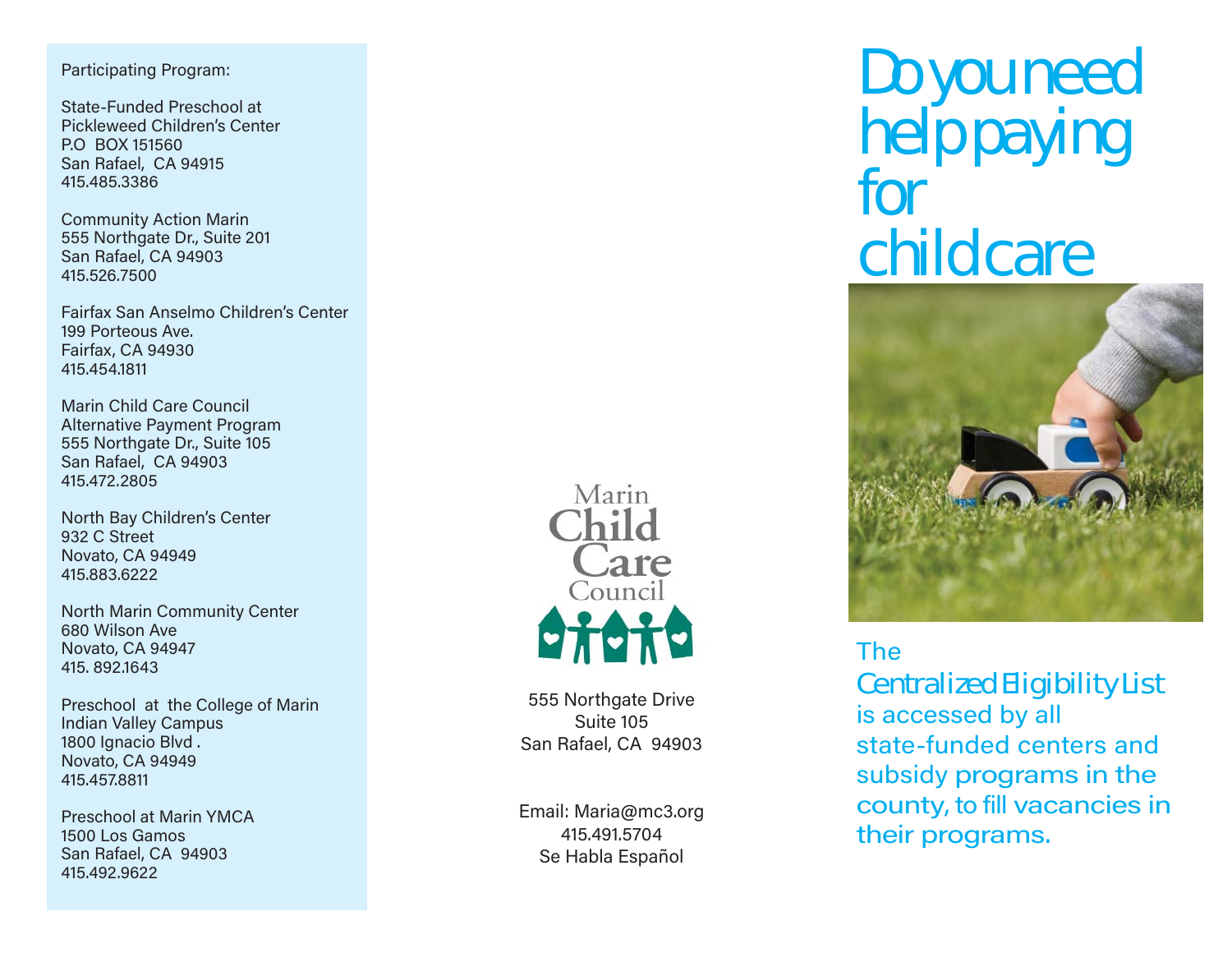#### WHAT IS THE CEL?

The Centralized Eligibility List (CEL) gives families access to subsidized child care programs through a single application. All agencies operating subsidized early care and education programs in Marin County use the same database to enroll families to their programs.

#### HOW DO I APPLY?

You will need to submit an application either online by visiting www.mc3.org or by requesting a paper application from MC3 at 415.472.1092 or contact any of the participating agencies.

For a complete list of participating agencies and their contact information, please see the reverse side of this page.

#### WHAT DOES SUBSIDIZED CHILD CARE MEAN?

The California Department of Education contracts with local agencies to help income eligible families pay for child care, depending on the families need. Maximum reimbursement is based on the state regional market rate.

#### WHEN WILL I BE CONTACTED FROM THE CEL?

You will be contacted when you are being considered for an available slot by the participating contractor or when Marin Child Care Council asks you to update your information to maintain your application on the waitlist( every six month) failure to respond will inactivate your application on the CEL database.

#### DO PROGRAMS OUTSIDE THE CEL OFFER SUBSIDIZED CHILD CARE?

Yes, while most programs that receive funding from the California Department of Education are required to participate in the CEL, some are not. Programs on college campuses (College of Marin), as well as Head Start programs keep their own lists for enrollment. Some centers provide some scholarships, and may keep waiting lists. There is also child care assistance for parents participating in CalWORKS,

Welfare-to-Work and some other programs.

For information about programs outside the CEL, to find a child care provider or for general information about quality child care, call the Marin Child Care Council at 415.472.1092.

#### HOW LONG IS THE WAIT?

The wait varies. Unfortunately, it is not possible for us to give you an approximate time.

#### PLACEMENT ON THE CENTRALIZED ELIGIBILITY LIST IS NOT A GUARANTEE OF SERVICES.

#### HOW DO I KNOW IF I AM ELIGIBLE FOR SUBSIDIZED CHILD CARE?

First, you have to meet income limits based on your family's size (see table).

The California Department of Education, Child Development Division, establishes a ranking scale based on income and family size. Second, you must have a need for child care, such as: employment, job seeking, school, vocational training, or an incapacity.

#### QUALIFYING FAMILY SIZE AND INCOME LEVEL

| <b>FAMILY</b> |                                       |              |     |          |
|---------------|---------------------------------------|--------------|-----|----------|
|               | SIZE 1-2 3                            | $\mathbf{A}$ | -5. | <b>6</b> |
|               | UP TO \$5,540 6,157 7,069 8,199 9,330 |              |     |          |

\*Amounts are based on total gross monthly income, before taxes and deductions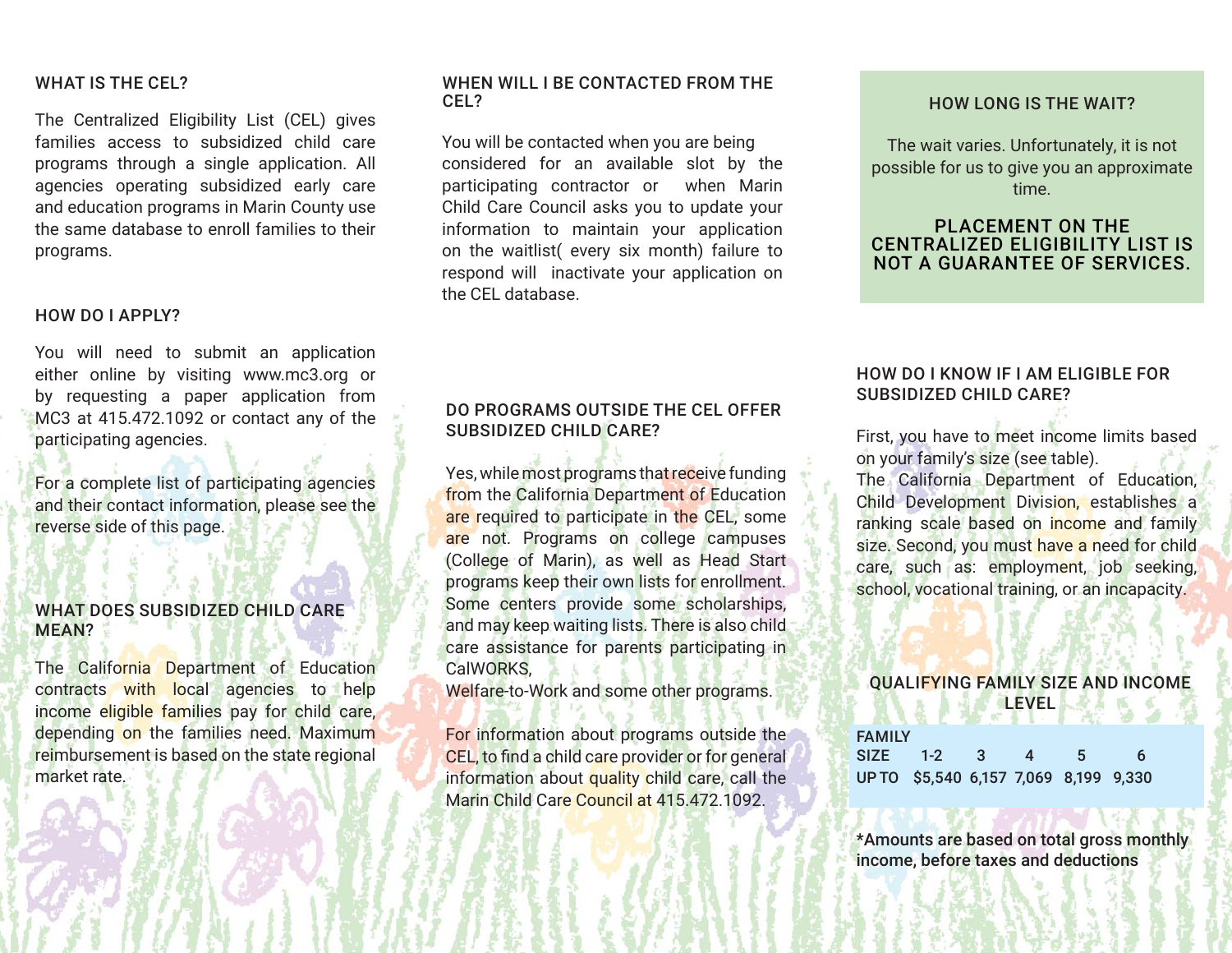Programas que participan en CEL:

State-Funded Preschool at Pickleweed Children's Center P.O BOX 151560 San Rafael, CA 94915 415.485.3386

Community Action Marin 555 Northgate Dr., Suite 201 San Rafael, CA 94903 415.526.7500

Fairfax San Anselmo Children's Center199 Porteous Ave.Fairfax, CA 94930 415.454.1811

Marin Child Care Council Alternative Payment Program 555 Northgate Dr., Suite 105 San Rafael, CA 94903 415.472.2805

North Bay Children's Center 932 C StreetNovato, CA 94949 415.883.6222

North Marin Community Center 680 Wilson Ave Novato, CA 94947 415. 892.1643

Preschool at the College of Marin Indian Valley Campus 1800 Ignacio Blvd . Novato, CA 94949 415.457.8811

Preschool at Marin YMCA1500 Los GamosSan Rafael, CA 94903 415.492.9622



555 Northgate Drive Suite 105San Rafael, CA 94903

Email: Maria@mc3.org 415.491.5704Se Habla Español

# ¿Necesita Ayuda para Pagar por el Cuidado de sus hijos?



## **LISTA CENTRAL DE ELIGIBILIDAD**

Es la que acceden todos los centros financiados por el estado y los programas de subsidios en el condado, para cubrir las vacantes en sus programas.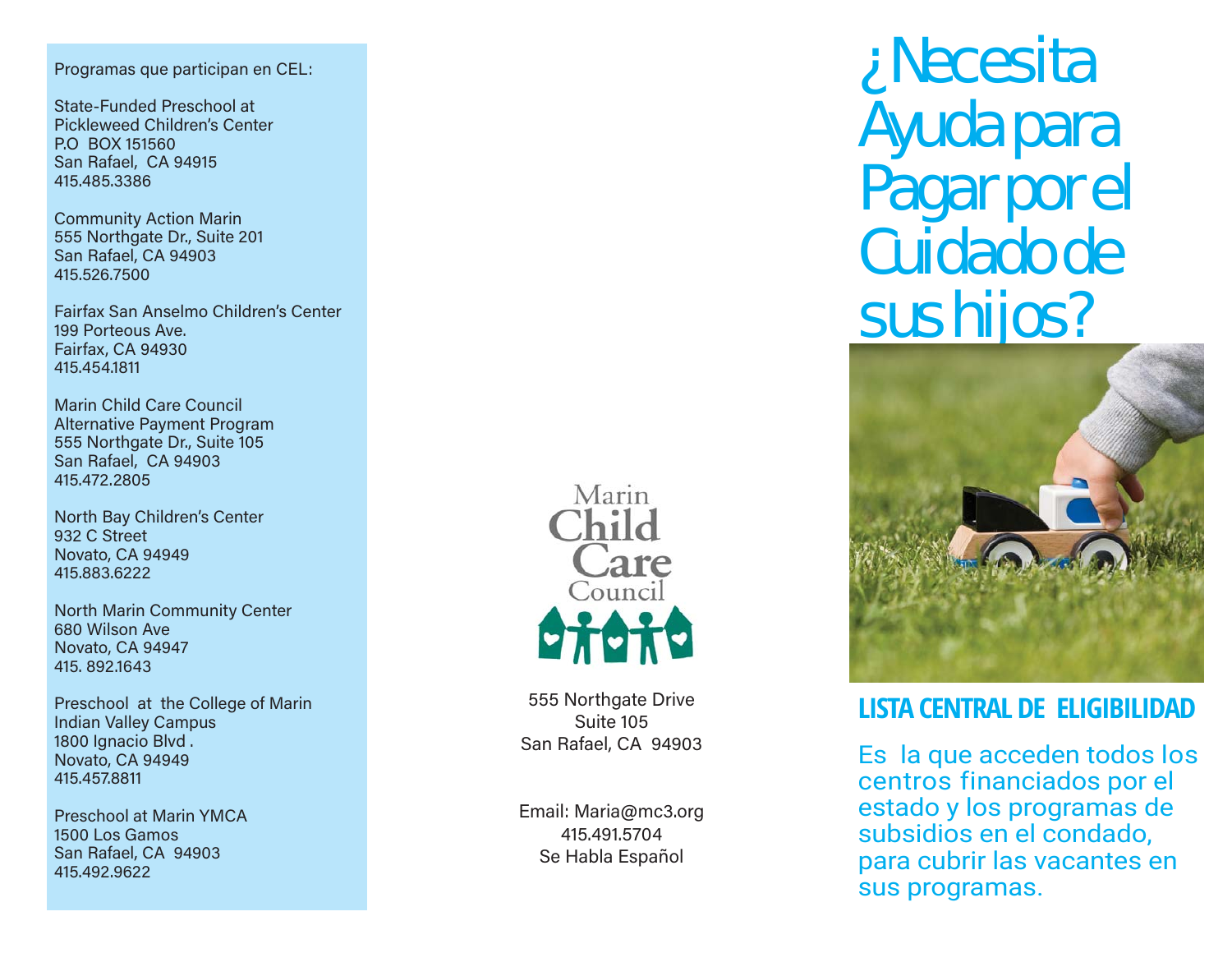#### ¿QUÉ ES LA LISTA CENTRAL DE ELEGIBILIDAD (CEL)?

La Lista de Elegibilidad Centralizada (CEL) les brinda a las familias acceso a muchos programas de cuidado infantil subsidiados a través de una sola aplicación. Todas las agencias que operan programas de cuidado y educación temprana subsidiados en el Condado de Marin usan la lista para inscribir a las familias en sus programas.

#### ¿ COMO PUEDO SOLICITAR AYUDA?

Necesita entregar una solicitud ya sea por medio del internet (visite nuestra página www. mc3.org), o puede llamar a mc3 415.472.1092, para pedir que se le envíe una solicitud por correo. También puede contactar cualquiera de los programas participantes del CEL. La lista de todos los programas que participan en el CEL se encuentran al reverso de este folleto.

#### ¿QUÉ ES EL CUIDADO INFANTIL SUBSIDIADO?

El Departamento de Educación de California tiene contratos con agencias locales para ayudar a las familias con una beca para pagar el cuidado infantil, según las necesidades de la familia. El reembolso máximo se basa en la tasa del mercado regional del estado.

#### ¿CUÁNDO SERÉ CONTACTADO/A PARA EL CEL?

Serás contactado por alguna agencia de subsidio con acceso a CEL cuando su aplicación sea considera para un puesto vacante o cuando Marin Child Care Council le pida que actualice su información para mantener su solicitud en la lista de espera (cada seis meses). La falta de no actualizar la información automáticamente desactivará su solicitud en la base de datos de CEL.

#### ¿EXISTEN PROGRAMAS QUE NO FORMAN PARTE DEL CEL Y QUE OFRECEN BECAS PARA CUIDADO INFANTIL?

Sí, mientras que la mayoría de los programas que reciben fondos del Departamento de Educación de California son requeridos el usar CEL, otros no. Programas en campus universitarios (College of Marin), o como programas de Head Start mantienen sus propias listas para la inscripción. Algunos centros ofrecen becas y pueden tener una lista de espera. También hay asistencia de cuidado infantil para los padres que participan en CalWORKS. Para obtener información sobre programas fuera del CEL, encontrar un proveedor de cuidado infantil o para obtener información general sobre el cuidado infantil de calidad, llame a un Consejero de Recursos y Referencias al Marin Child Care Council: 415.479.2273.

#### ¿ QUÉ TAN LARGA ES LA ESPERA?

desafortunadamente, no es posible darte un tiempo aproximado.

### A LISTA DEL CEL NO ES UNA GARANTÍA PARA SEVCIOS.

#### ¿CÓMO PUEDO SABER SI CALIFICO PARA RECIBIR UNA BECA PARA EL CUIDADO INFANTIL?

Primero, debe cumplir con los límites de ingresos según el tamaño de su familia (ver tabla abajo).

La división de desarrollo infantil del departamento de educación de california establece una escala de clasificación basada en los ingresos y el tamaño de la familia. En segundo lugar, debe tener una necesidad de cuidado infantil, como: empleo, búsqueda de trabajo, escuela, capacitación vocacional o incapacitado medicamente.

#### TABLA DE CLASIFICACIÓN

| <b>TAMAÑO DE</b>                              |  |     |              |    |   |  |  |  |
|-----------------------------------------------|--|-----|--------------|----|---|--|--|--|
| FAMILIA 1-2                                   |  | - 3 | $\mathbf{A}$ | .5 | 6 |  |  |  |
| HASTA \$5,540 \$6,157 \$7,069 \$8,199 \$9,330 |  |     |              |    |   |  |  |  |

\*Las cantidades se basan en el ingreso bruto total mensual, antes de impuestos y deducciones.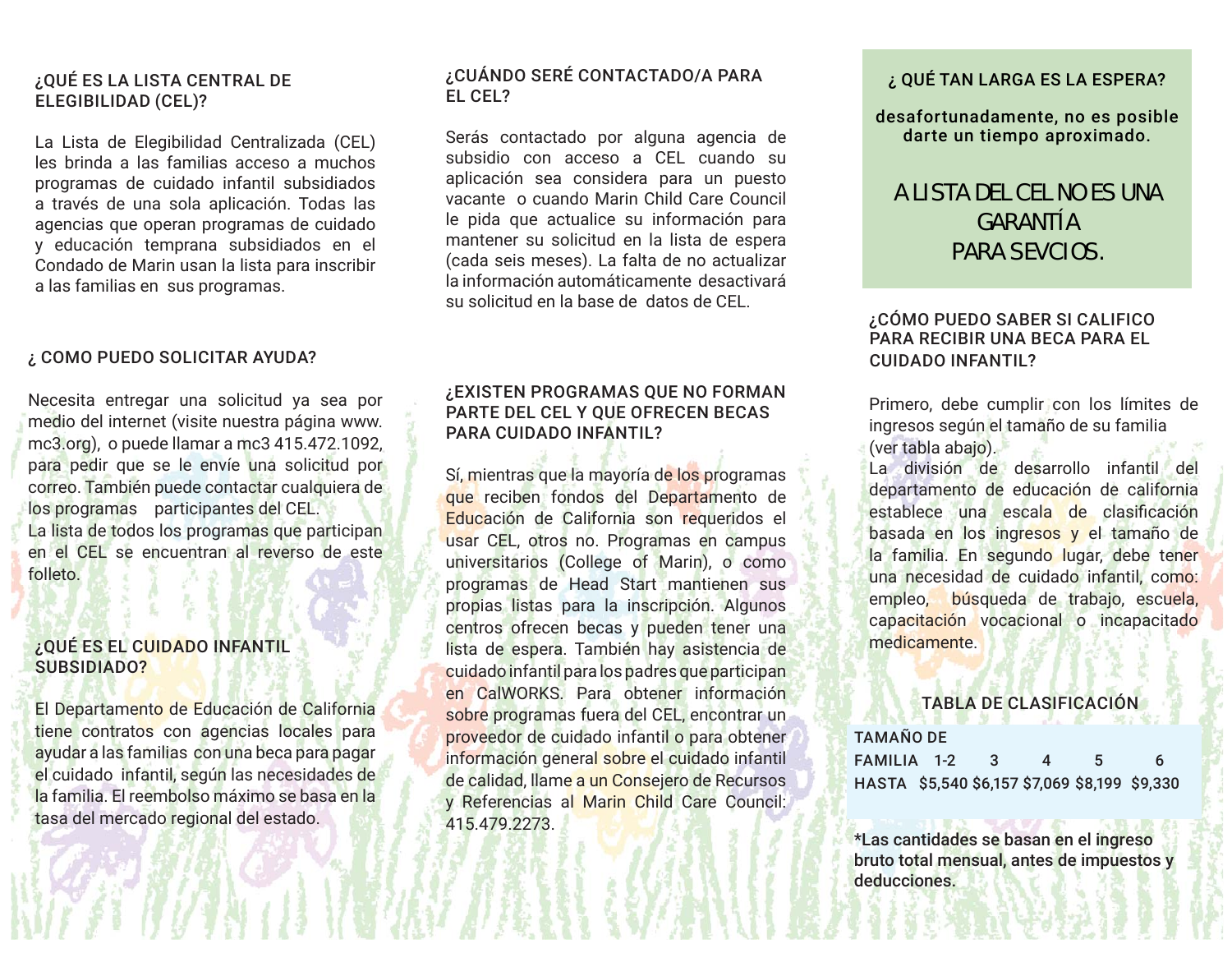## ROADMAP TO FINDING FUNDS FOR CHILD CARE IN MARIN COUNTY

## **START HERE! If you receive CalWORKS**



## OTHER OPTIONS FOR THOSE NOT RECEIVING CHILD CARE THROUGH CALWORKS

If you qualify for cash aid, you can apply for CalWORKS at 120 North Redwood Dr. in San Rafael (West Wing): 415.473.3460

If you or your spouse is a student or in vocational training, call 10,000 degrees to see if you qualify for childcare assistance: 415.459.4240

Apply for funding through the Marin County's Centralized Eligibility List (CEL) at Marin Child Care Council or online at www.mc3.org. The CEL is accessed by all state-funded centers and subsidy programs in the county to fill vacancies in their programs. If you would like to receive an application by mail call: 415.491.5704 or download the application online at www.mc3.org.

Try calling your local Parks and Recreations Department; they often have inexpensive rates for child care. Or call your local YMCA. They may have inexpensive rates and may have scholarships available.

#### **Advocate!**

Talk to your employer, friends, neighbors, elected officials, about the need for child care funding in this state. As a parent your voice is important! For information on how to get involved in current advocacy efforts coordinated by Marin Child Care Council's Parent Voices program, or names and addresses of policy makers to write letters to; call us at: 415.491.5776.